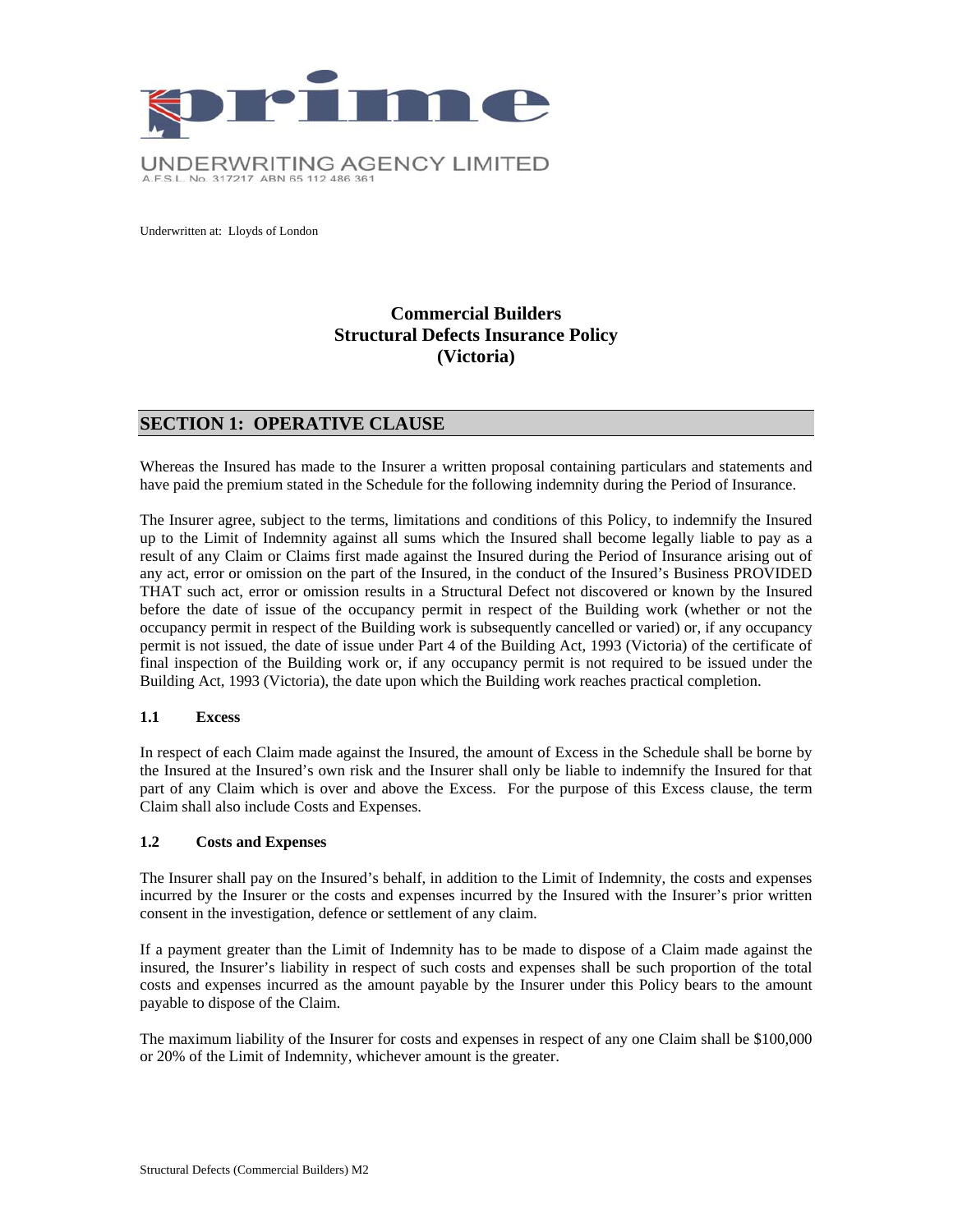# **SECTION 2: EXTENSIONS**

The following extensions are available under this Policy. Each extension is subject to the terms, Excess and Limit of Indemnity of this Policy, except where the same may be varied by the extension. The inclusion of any extension shall not increase the Limit of Indemnity.

### **2.1 Automatic Reinstatement**

It is hereby agreed that subject to the terms, conditions and exclusions of this Policy (except as herein provided), upon notification to the Insurer during the Period of Insurance of any Claim made against the Insured or of circumstances which give rise to a Claim, this Policy shall be deemed to be reinstated for such amount, if any, as may be ultimately paid by the Insurer in respect of such Claims, so as to remain in force during the Period of Insurance for the Limit of Indemnity stated in the Schedule of this Policy, provided always that the aggregate of the amounts so reinstated shall not exceed an amount equal to the said Limit of Indemnity.

It is the intention of this Policy that the sums thus reinstated shall provide cover in respect of subsequent Claims or losses which are totally unrelated to the Claim already notified. The liability of the Insurer in respect of all Claims or losses resulting from one occurrence or series of occurrences, arising out of the same act, error or omission shall not exceed the Limit of Indemnity stated in the Schedule, except that (subject to the Provisions of this Policy) the Insurer will in addition pay the costs and expenses incurred in the defence or settlement of any Claim.

#### **2.2 Trade Practices Act**

This Policy extends to Indemnify the Insured in respect of Claims for damages or compensation made against the Insured for misleading or deceptive conduct or conduct which is likely to mislead or deceive within the terms of Section 52, Section 53, Section 53A and Section 74 of the Trade Practices Act, 1974 (Commonwealth), or Section 11 of the Fair Trading Act, 1985 (Victoria) or the equivalent provision of similar legislation in other states, but excluding any Claims arising from dishonest, fraudulent, malicious or criminal conduct and provided such conduct results in a Structural Defect.

## **SECTION 3: DEFINITIONS**

Wherever appearing in this Policy the following terms shall be interpreted only in the manner described below. The term;

- 3.1 "Building" includes structural, temporary Building, temporary structure and any part of a Building or structure.
- 3.2 "Claim" shall mean the demand for compensation made by a third party against the Insured but shall not include the Insured's Costs and Expenses. Where an act, error or omission results in more than one claim against the Insured which may be the subject of Indemnity hereunder, all such Claims shall jointly constitute one Claim under this Policy.
- 3.3 "Insurer" shall mean the Insurer stated in the Schedule.
- 3.4 Construct (or Constructions) in relation to a Building includes;
	- 3.4.1 build, rebuild, erect or re-erect the Building
	- 3.4.2 repair the Building;
	- 3.4.3 make alterations to the Building
	- 3.4.4 enlarge or extend the Building; and
	- 3.4.5 place or relocate the Building on land.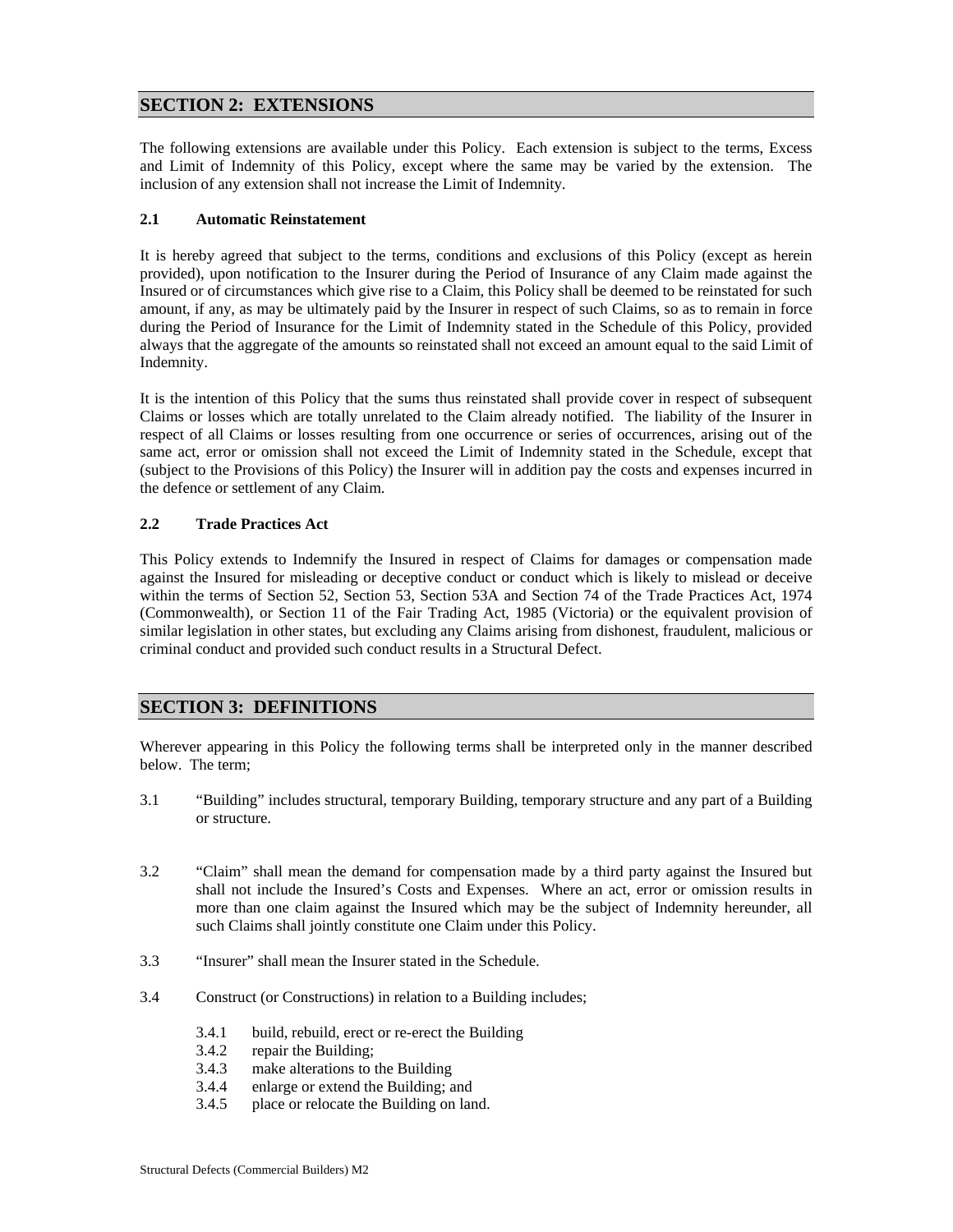#### 3.5 "The Insured" shall mean:

- 3.5.1 the person(s) or entity named as the Insured in the Schedule
- 3.5.2 any person who is at the commencement of or who becomes during the Period of Insurance a principal, partner, director or employee of the insured who is registered as a Building Practitioner in the Class of Commercial Builder (Structural)
- 3.5.3 any persons who are a former principal, partner director or employee of the Insured and who are or have been, but no longer are, a registered Building Practitioner in the Class of Commercial Builder (Structural) but only in respect of acts, errors or omissions committed or allegedly committed when such person was a principal, partner, director or employee of the Insured; and
- 3.5.4 the legal personal representatives of any principal, partner, director or employee as defined in paragraphs (3.5.2) and (3.5.3) above in the event of the death or incapacity of such person;

but in each case only in respect of work carried out in the conduct of the Insured's Business by the Insured.

- 3.6 "Insured's Business" shall mean work for or in connection with the construction or erection, of a Building
- 3.7 "Insurer" shall mean the Insurer(s) stated in the Schedule.
- 3.8 "Limit of Indemnity" shall mean the Limit of Indemnity stated in the Schedule.
- 3.9 "Period of Insurance" shall mean the Period of Insurance stated in the Schedule.
- 3.10 "Structural Defect" shall mean any defect in the structural works which affects the stability or strength of the building or any part thereof and is attributable to defective design, defective or faulty workmanship and/or defective materials and which:
	- 3.10.1 results in a regulatory authority(ies) closing or prohibiting the use of the building or any or part thereof; or
	- 3.10.2 does or would prevent the continued practical use of the building or any part thereof; or
	- 3.10.3 results in destruction of the building or physical damage to the building or any part thereof; or
	- 3.10.4 results in threat of imminent collapse that may reasonably be considered to cause destruction of the building or physical damage to the building or any part thereof.
- 3.11 "Structural Works" shall mean:
	- 3.11.1 all internal and/or external load-bearing structures essential to the stability or strength of the building or any part thereof, including, but not limited to, foundations, floors, walls, roofs, columns and beams; and
	- 3.11.2 all other works forming part of external walls and roofing, but excluding weatherproofing works not designed to add strength or support to the building, moveable elements of external windows, doors and skylights.

# **SECTION 4: EXCLUSIONS**

The policy shall not indemnify the Insured in respect of any Claim against the Insured;

- 4.1 For any dishonest, fraudulent, willful, malicious or illegal act or omission of the Insured or any employee of the Insured.
- 4.2 Directly or indirectly arising from or in any way connected with asbestos.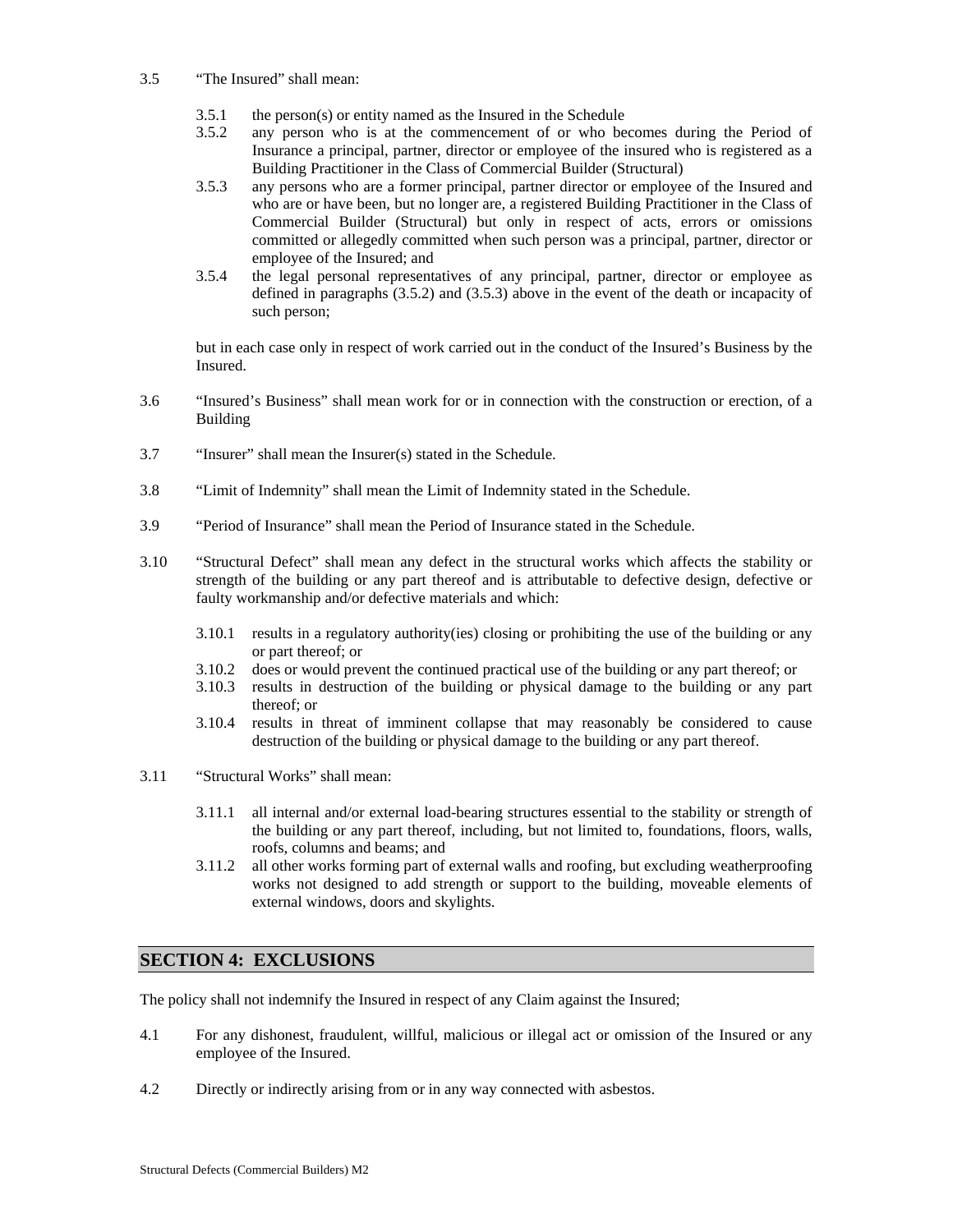- 4.3 For any duty or obligation assumed by the Insured under any contract or guarantee unless liability would have attached to the Insured in the absence of such contract or guarantee.
- 4.4 Directly or indirectly caused by or contributed to by ionizing radiation or contamination by radioactivity from any nuclear fuel, weapon, medical isotope, waste or other material whether occurring naturally or otherwise, or by the radioactive toxic explosive or other hazardous properties of any explosive nuclear assembly or nuclear component thereof.
- 4.5 Any matter where action for damages is not brought in a Court of Law within Australia or New Zealand and subject to Australian or New Zealand law, or where action is so brought, but to enforce a foreign judgment whether by way of reciprocal agreement or otherwise.
- 4.6 In consequence of war, invasion, act of foreign enemy, hostilities or warlike operations (whether war be declared or not), civil war, rebellion, revolution, insurrection, military or usurped power, martial law or the act of any lawfully constituted authority.
- 4.7 Directly or indirectly caused or occasioned by or happening through or in consequence of terrorism or any action taken in controlling, preventing, suppressing any act or acts of terrorism or in any way relating thereto.

For the purposes of this Clause "terrorism" means any act or acts (whether threatened or actual) of any person or persons involving the causing or occasioning of threatening of harm of whatever nature and by whatever means made or claimed to be made in whole or in part for political, religious, ideological or similar purposes.

- 4.8 Arising directly or indirectly out of the insolvency, bankruptcy or liquidation of the Insured.
- 4.9 4.9.1 by any person, firm or corporation within the definition of the Insured under this Policy; 4.9.2 by any member of the family of any principal, partner, shareholder or director of the Insured; or
	- 4.9.3 by any entity which owns or controls or which is owned or controlled by any party referred to in 4.9.1 or 4.9.2 of this exclusion;

unless such Claim emanates directly from a Claim by an unrelated third party.

- 4.10 Made, threatened or in any way intimated prior to the Period of Insurance; or arising from or attributable to or in consequence of any fact or circumstance;
	- (a) of which written notice has been given under any previous insurance policy;
	- (b) noted on the Proposal for the current Period of Insurance or on any previous proposal; or
	- (c) of which the Insured first became aware prior to the Period of Insurance and which the Insured knew or ought reasonably to have known may give rise to a Claim;
- 4.11 Arising out of any activities in which the Insured is engaged as a joint venture or as a partner unless such liability arises directly out of the acts, errors or omissions of a named Insured. For the purposes of this exclusion "joint venture" means an enterprise carried on in common by the Insured or an entity constituting the Insured with a third party or parties not being the Insured or any entity constituting the Insured under this Policy.
- 4.12 In connection with any domestic Building works as defined in the Domestic Building Contracts Act 1995 or any dwellings, residences or other domestic premises.
- 4.13 In connection with any Civil Works, including but not limited to roads, railways, bridges, dams, weirs, aqueducts, tunnels, water supply systems, sewage or drainage works, gas or oil pipelines, electricity supply systems or other infrastructure except that forming part of a Building as defined under Definition 3.1 of this Policy.
- 4.14 For any fines, penalties, punitive, exemplary, aggravated or liquidated damages.